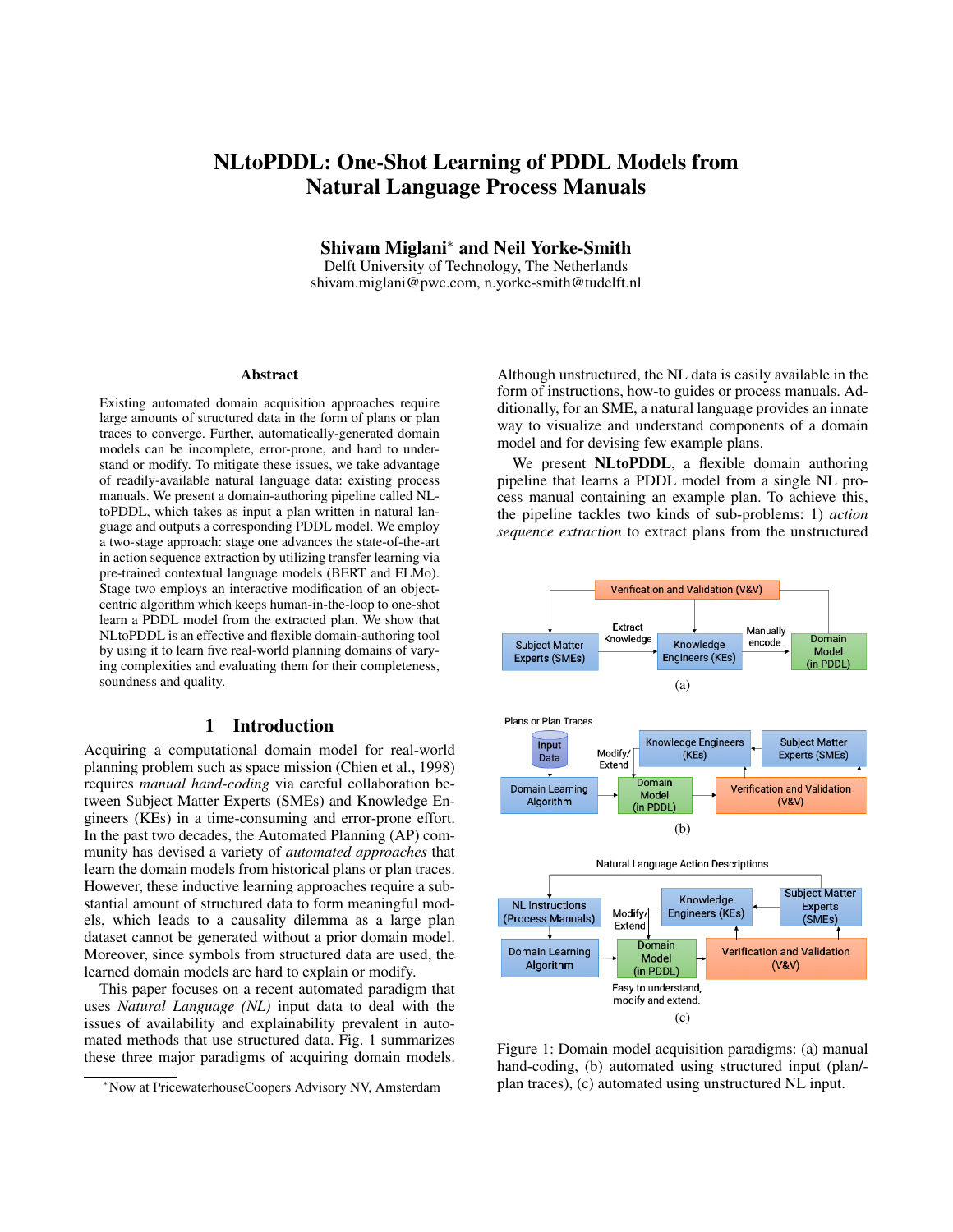process manuals, and 2) our usual *automated domain acquisition* using the extracted structured data.

Specifically, we advance the state-of-the-art by:

- Assimilating transfer learning via contextual embeddings from pre-trained language models (e.g. BERT) into an action sequence extraction algorithm called EASDRL (Feng, Zhuo, and Kambhampati, 2018), to learn generalisable Deep Reinforcement Learning (DRL) models for extracting action sequences (Section 3.1 and 4).
- Designing interactive-LOCM; a human-in-the-loop version of LOCM2 algorithm (Cresswell and Gregory, 2011) which uses interactive graphs for easy visualization and user-modifications to learn PDDL models from a few examples (Section 3.2).
- Establishing the use-case of pre-trained language models for transfer learning concerning domain model acquisition, i.e., learning PDDL models from unseen, unrelated cross-domain *free text* NL process manuals (Section 5).
- Exemplifying the advantages of incorporating fast-paced current NL processing within AP tasks (Section 5.1).

The code of NLtoPDDL is available open-source for reproducibility at: https://github.com/Shivam-Miglani/ contextual drl.

#### 2 Background and Related Work

A *planning domain* is a tuple  $\langle$ Ontology, Actions $\rangle$ : the ontology encompasses *predicates* and *objects* of a domain and the actions represent the collection of action definitions. An action definition is an uninstantiated four-tuple:  $\langle$ Name, Parameters, Preconditions, Effects $\rangle$ , where the parameters are object types, preconditions are set of necessary conditions (in the form of predicate values) which must be met before calling it and effects describe the changes in the environment (predicate values) after an action's execution (Segura-Muros, Pérez, and Fernández-Olivares, 2018). Thus, a *plan* can be defined as a sequence of instantiated actions that an intelligent agent takes to fulfil its objective. With captured state information, a *plan trace* is a sequence of interleaved actions and states. Given input in the form of plans, plan traces or a partial domain model, the task of domain acquisition is to learn a planning domain.

The AP community has developed many successful automated domain acquisition methods. They are scoped for learning PDDL models from different environments: deterministic effects and full observability (Kučera and Barták, 2018; Zhuo et al., 2010), deterministic effects but partial observability (Zhuo and Kambhampati, 2013; Segura-Muros, Pérez, and Fernández-Olivares, 2018), probabilistic effects and full observability (Pasula, Zettlemoyer, and Kaelbling, 2007; Mourão et al., 2012), and finally probabilistic effects and partial state observability (Jiménez, Fernández, and Borrajo, 2008). Our approach, much like LOCM family of algorithms (Cresswell and Gregory, 2011; Cresswell, McCluskey, and West, 2013; Gregory, Lindsay, and Porteous, 2017), is scoped towards deterministic effects and no state observability.

The type of technique used in the automated domain acquisition method forms another taxonomy. The technique ranges from inductive (Cresswell, McCluskey, and West,  $2013$ ), genetic (Colledanchise, Parasuraman, and Ögren, 2019; Kučera and Barták, 2018), uncertainty-based (Zhuo and Kambhampati, 2013), MAX-SAT based (Yang, Wu, and Jiang, 2007), model-lite (Kambhampati, 2007; Zhuo and Kambhampati, 2017), classical planning (Bandres, Bonet, and Geffner, 2018; Aineto, Jiménez, and Onaindia, 2018) to transfer learning (Zhuo and Yang, 2014) and deep learning (Asai and Fukunaga, 2018; Arora et al., 2018b,a). Our approach has elements of inductive, transfer learning and model-lite types but also keeps human-in-the-loop to generate useful domain models from less data.

On the other hand, extracting action sequences from natural language instructions is an instance of sequence-tosequence (*seq2seq*) class of problems (Sutskever, Vinyals, and Le, 2014). Most research in this area has been done on mapping navigational instructions (Mei, Bansal, and Walter, 2016). Mapping requires a prior finite set of actions as it performs sequence labelling instead of sequence extraction. EASDRL is an algorithm which uses DRL to achieve state-of-the-art results in extracting action sequences from *free* NL instructional data such as cooking recipes (Feng, Zhuo, and Kambhampati, 2018). We extend this approach with pre-trained language models (Devlin et al., 2019; Peters et al., 2018; Akbik, Blythe, and Vollgraf, 2018).

Considering the whole pipeline, i.e., generating domain models from NL data, very few approaches exist. NL instructions have been used to learn partial game dynamics by mapping them onto their logical action interpretations (Goldwasser and Roth, 2014). Framer uses a dependency parser to extract verbs and objects from small restricted sentences to formulate action templates and feeding the resulting sequences to LOCM (Cresswell, McCluskey, and West, 2013) to learn PDDL models (Lindsay et al., 2017). StoryFramer uses natural language stories to generate domain models in a mixed-initiative fashion (Hayton et al., 2017). In this paper, we extended the Framer's (Lindsay et al., 2017) architecture to work with unrestricted NL data.

#### 3 NLtoPDDL Architecture

The task at hand is building a knowledge engineering tool which when given input in terms of a few plans (or a single plan) described in NL and no interleaved state information, should quickly output a valid and intuitive PDDL model. Moreover, the generated model should be easy to understand, extend or modify by the end-user. Fig. 2 shows the architecture of our NLtoPDDL pipeline, divided into two phases distinguished by the type of data used:

1. Training the DRL model with annotated training data. In Phase 1, a Deep Q-Network (DQN) based on EASDRL (Feng, Zhuo, and Kambhampati, 2018) trains on annotated datasets. This DQN learns to extract words that represent action names, action arguments, and the sequence of actions present in annotated NL process manuals. However, instead of originally-used Word2Vec embeddings (Mikolov et al., 2013), we incorporate dynamic contextual embeddings, namely BERT (Devlin et al., 2019), ELMo (Peters et al., 2018) and Flair (Akbik, Blythe, and Vollgraf, 2018)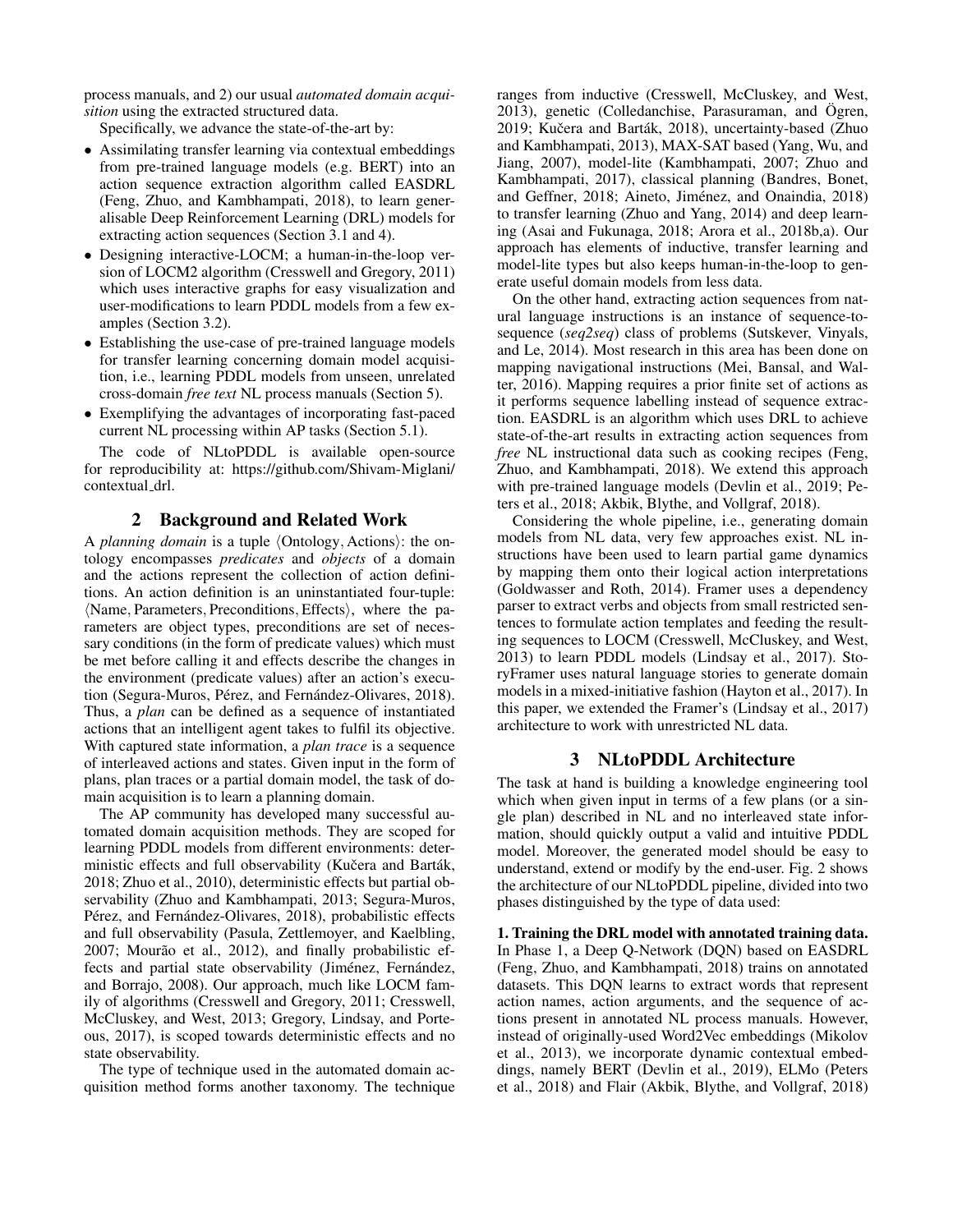#### Phase 1: Training a DQN to extract Action Sequences.





Figure 2: Pipeline architecture to learn PDDL domain models from natural language instructions. We build on elements from Lindsay et al. (2017), Akbik, Blythe, and Vollgraf (2018) and Feng, Zhuo, and Kambhampati (2018).

into EASDRL to boost its generalisability and performance. We call this variant *contextual-EASDRL* (cEASDRL).

2. Learning the domain model from unseen test data. In Phase 2, we extract the action sequences by feeding the unseen process manual to Phase 1's trained DQN. From this extracted sequence, LOCM2 (Cresswell and Gregory, 2011) algorithm learns a partial PDDL model in one-shot. The model can be completed with human input in an interactive fashion. We call this algorithm *interactive-LOCM* (iLOCM).

#### 3.1 Training the contextual-EASDRL models

EASDRL uses DQNs to produce state-of-the-art results for action sequence extraction from unrestricted natural language texts; not requiring any prior list of actions (Feng, Zhuo, and Kambhampati, 2018). Since DQNs along with their improvements work well with discrete action spaces and are sample efficient (Hessel et al., 2018; François-Lavet et al., 2018), EASDRL exhibits similar properties. It represents action sequence extraction as a reinforcement learning problem and uses two DQNs. Each DQN can perform only two RL actions: *select* or *reject* a word. The first DQN  $\mathcal{F}^1(actions|words; \theta_1)$  learns to extract Essential (ES), Exclusive-Or (EX) and Optional (OP) actions by *selecting* the words that represent these actions and rejecting other words. For this, the RL states consider 500 vectors (words) at a time and each vector is a concatenation of the word embeddings and RL action (NULL, select or reject) performed on them. The second DQN  $\mathcal{F}^2(actions|words; \theta_2)$  uses the



Figure 3: In DQN  $\mathcal{F}^1$ , RL states consider 500 words at a time. The repeat representation used in Feng, Zhuo, and Kambhampati (2018) leads to huge RL states in cEASDRL.

actions extracted by  $\mathcal{F}^1$  to find arguments using the same strategy of selecting relevant words. Here, the RL state considers 100 features at a time, and each feature is  $\mathcal{F}^2$  is a triple  $\langle word\_vector, distance, RL\, action \rangle$ , where the distance is the distance between the word in consideration and the action word. The static Word2Vec embeddings used in EAS-DRL renders it unable to handle out-of-vocabulary (OOV) words, multiple contexts (polysemy), and shared representations at the sub-word level. This restricts its generalisability beyond the training data.

Contextual-EASDRL extends EASDRL by incorporating contextual embeddings into it. These dynamic contextual embeddings include both the semantics of the word and other neural network parameters that describe their context. Since we already have a task-specific architecture, we use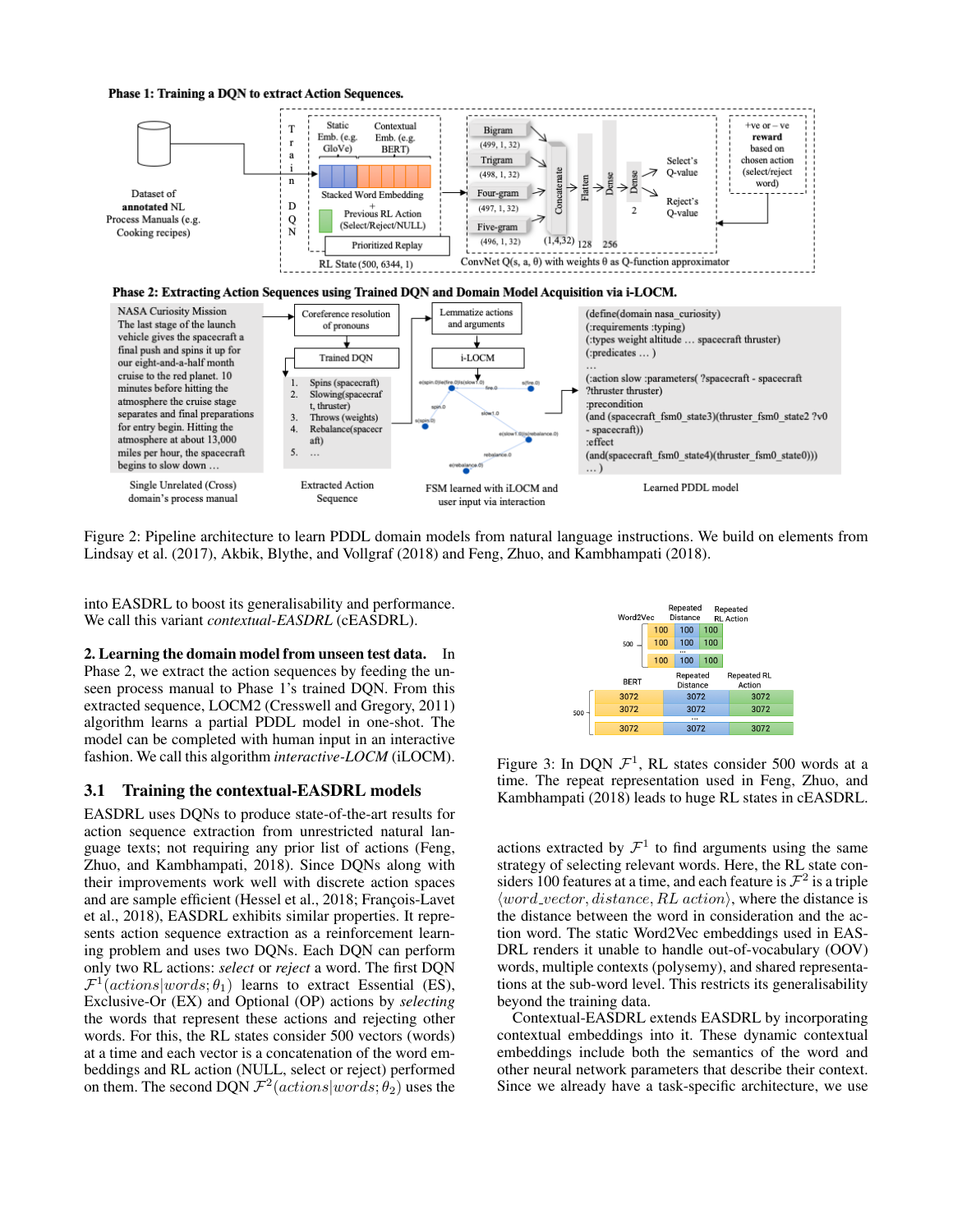a *feature-based* instead of fine-tuning approach of the NL transfer learning to take advantage of following pre-trained language models: BERT, ELMo, Flair, and POS/NER embeddings (Trask, Michalak, and Liu, 2015). These resolve the mentioned issues of Word2Vec and produce generalisable DQN models which work with significantly different test distributions. Since word embeddings and contextual embeddings work well together, we use Flair library's stacked embeddings to combine them (Akbik et al., 2019). One side-effect of using contextual embeddings is the huge size of the RL state feature vector as shown in Fig. 3.

#### 3.2 Acquiring PDDL models via iLOCM

In first step of Phase 2, we replace pronouns with nouns in the unseen process manual to reduce ambiguity using a neural network based technique (Huggingface, 2018). This coref-resolved unseen process manual is fed to the trained DQNs  $\mathcal{F}^1$  and subsequently  $\mathcal{F}^2$  of Phase 1 for sequence extraction. The extracted action sequences are normalized by doing Wordnet-based lemmatization (Bird, Klein, and Loper, 2009) to further reduce ambiguity, and are finally passed to the iLOCM for domain acquisition. The ambiguity reduction steps are necessary because they cluster similar looking actions and arguments under one template, resulting in higher quality PDDL models with precise action sets.

Our algorithm iLOCM is an interactive version of LOCM2 (Cresswell, McCluskey, and West, 2013; Cresswell and Gregory, 2011) which provides the option of correcting and modifying learned outputs (e.g. FSMs) of each step in an IPython (Pérez and Granger, 2007) environment. It substitutes the knowledge deficit caused by lesser data through these easily doable human corrections in an incremental fashion. The major changes include:

- 1. Interactive graphs of transition matrices and finite state machines for each object type visualized through Cytoscape.js (Franz et al., 2015) which helps in better visualization and faster modifications.
- 2. Optional user inputs to rename the object types (a.k.a. classes), edit the transition graphs and finite state machines, and enter static preconditions. The human-in-theloop helps to achieve completeness from fewer data and also enhances explainability of the learned PDDL model.

The details of iLOCM are found at https://github.com/ Shivam-Miglani/contextual drl.

#### 4 Evaluating the Trained DQN

Our evaluation of the trained DQN model considers:

*Hypothesis 1.* Dynamic contextual embeddings would integrate well with DQN of EASDRL and improve its performance and generalisability.

*Hypothesis 2.* Using dynamic contextual embeddings resolves the static embedding issues, namely, OOV words, polysemy, and shared representations at sub-word level.

*Hypothesis 3.* With a 20% unseen test set, we can have an unbiased estimate about the generalisation of our approach.

|                                    | WinHelp | Cooking | WikiHG |
|------------------------------------|---------|---------|--------|
| Labelled texts                     | 154     | 116     | 150    |
| Training pairs                     |         |         |        |
| $\langle word, annotation \rangle$ | 1.5K    | 134K    | 34M    |
| Action name rate(%)                | 19.47   | 10.37   | 7.61   |
| Action argument rate(%)            | 15.45   | 7.44    | 6.30   |

Table 1: Annotated datasets used to train the DRL models. Values from Feng, Zhuo, and Kambhampati (2018).

*Hypothesis 4.* Transfer learning via contextual embeddings makes the DQN converge faster with the same amount of data, i.e., it converges in fewer epochs.

Annotated Datasets. For the training of the DRL models, the pre-annotated datasets are taken from Feng, Zhuo, and Kambhampati's repository<sup>1</sup> for three real-world domains:

- 1. 'Microsoft Windows Help and Support' (WinHelp) documents (Branavan et al., 2009; Feng, Zhuo, and Kambhampati, 2018)
- 2. 'CookingTutorial' (Cooking) 2
- 3. 'WikiHow Home and Garden' (WikiHG)<sup>3</sup>

The datasets are of increasing complexity in view of the task of finding action names and arguments (Table 1).

Train–Val–Test Split. To avoid over-fitting, we held 20% of our data as unseen test data to test Hypothesis 3. The final ratio of training-validation-test data split was 64–16–20. We did not use cross-validation folds to avoid out-of-memory issues caused by large dimensionality of the embeddings.

Hyperparameters. We used the same hyperparameters for the ConvNet (Q-estimator of the DQNs) as mentioned in (Feng, Zhuo, and Kambhampati, 2018) except for changes in number of epochs and embedding dimensions. The authors of EASDRL took these parameters from MGNC-CNN (Zhang, Roller, and Wallace, 2016). We varied the input dimension according to the embedding used, for example, ELMo embeddings used (500 x 868 x 2) for action names and (100 x 868 x 3) for action arguments. The same architecture was used despite the large variation in embedding inputs of various baselines because the first Conv2D + Max-Pool layer performs a dimensionality reduction leading to an equal-sized second layer irrespective of the size of input dimension. An instance of the architecture is shown in Fig. 2.

Evaluation Metrics.  $F_1$ -scores were computed the same way as in (Feng, Zhuo, and Kambhampati, 2018) for both validation and test sets. Specifically:

$$
precision = \frac{\#TotalRight}{\#TotalTagged}, recall = \frac{\#TotalRight}{\#TotalTruth},
$$

$$
and F_1 = \frac{2 \times precision \times recall}{precision + recall}
$$

1 https://github.com/Fence/EASDRL

3 https://www.wikihow.com/Category:Home-and-Garden

<sup>2</sup> http://cookingtutorials.com/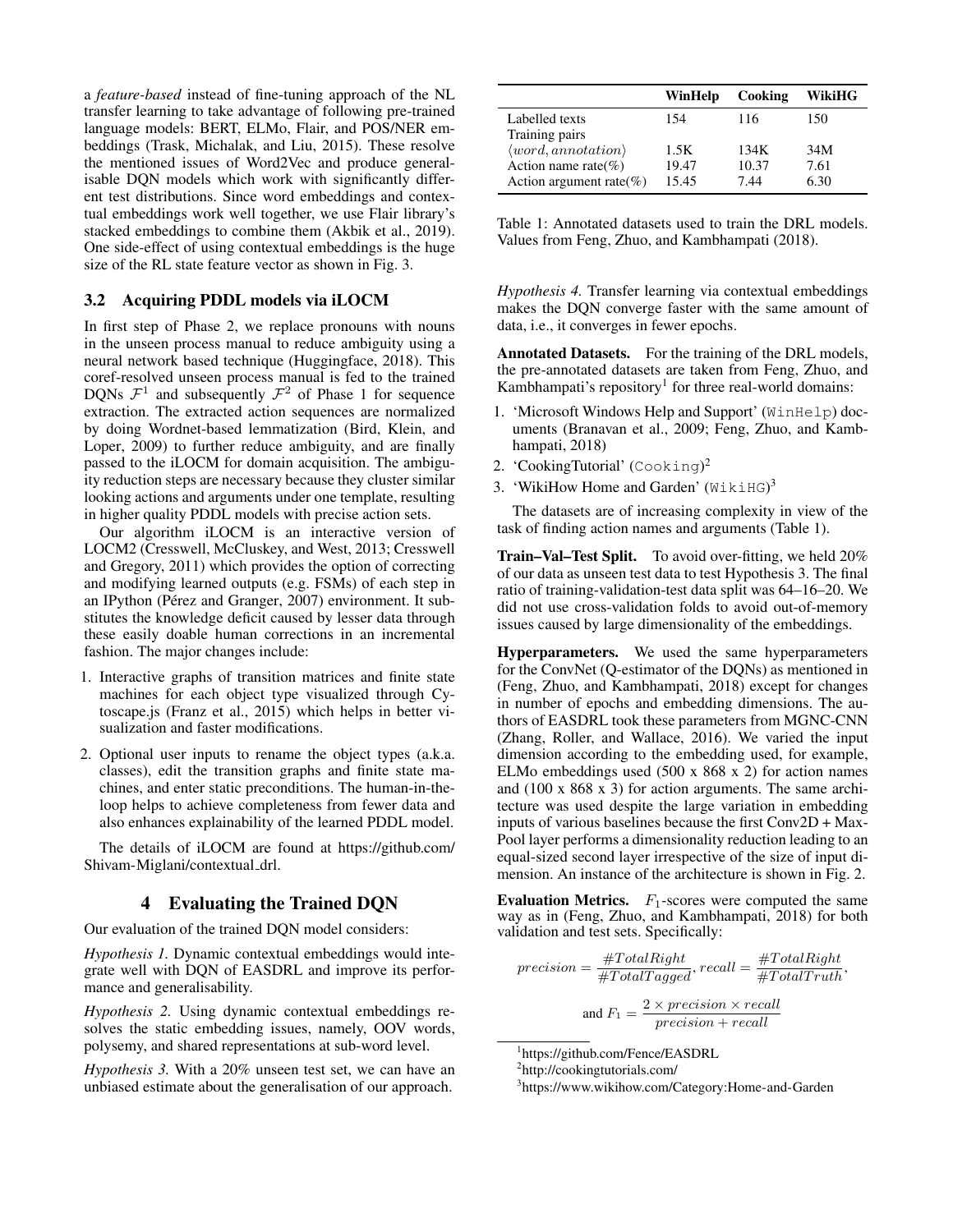where  $\#TotalRight$  is the number of correctly extracted action names or action arguments;  $\#TotalTagged$  is the number of extracted action names or action arguments; and  $\#Total Truth$  is the number of ground truth action names or action arguments from the annotations.

Baselines. We compare these to the cEASDRL variants:

- 1. StanfordCoreNLP: Stanford CoreNLP's (Manning et al., 2014) parsing and parts-of-speech (POS) tagging was used in Framer (Lindsay et al., 2017) to extract verbs as action names and objects as action arguments.
- 2. EASDRL and rEASDRL: As EASDRL (Feng, Zhuo, and Kambhampati, 2018) reports cross-validation results, we compared it with the results of cEASDRL on our validation set. However, the results of EASDRL are not directly comparable as they are averaged out on 10 folds of the cross-validation but still give some indication of relative performance on  $F_1$  score. For direct comparisons on both validation and test datasets, Reproduced-EASDRL (rEASDRL) was used. rEASDRL is same as EASDRL except that it employed our experimental setup of 64- 16-20 train-val-test split without cross-validation but with hold-out set. In essence, rEASDRL trained on less data, i.e., 64% instead of 80% and so did our cEASDRL.
- 3. GloVe + rEASDRL: In GloVe + rEASDRL, static 100 dimensional GloVe embeddings (Pennington, Socher, and Manning, 2014) were used instead of Word2Vec.
- 4. POS-GloVe + rEASDRL: POS-GloVe + rEASDRL is inspired by Sense2Vec (Trask, Michalak, and Liu, 2015) and syntax-tree embeddings (Liu et al., 2017). We added some context to the words by appending parts-of-speech (POS) information extracted from the Stanford CoreNLP and then retrained the GloVe embeddings. For example, if the word was "cheese" is replaced by "cheese—NN", where NN stands for "Noun, singular or mass".

cEASDRL variants. We now specify the variants of our approach which are distinguished by the choice of contextual embedding employed. The following were our choice of stacked-embeddings based on empirical evidence of their performance (Peters et al., 2018; Devlin et al., 2019; Akbik, Blythe, and Vollgraf, 2018).

- 1. GloVe + ELMo + cEASDRL: This cEASDRL's variant uses 100 dimensional GloVe embeddings (Pennington, Socher, and Manning, 2014) and 768 dimensional ELMo embeddings (Peters et al., 2018). The pre-trained dataset used by these embeddings is 1B Word Benchmark (Chelba et al., 2013; Peters et al., 2018).
- 2. GloVe + BERT + cEASDRL: This variant uses *bertbase-uncased* version of BERT embeddings which are 3072-dimensional long vectors stacked with 100 dimensions of glove making it a 3172-dimensional stacked embedding. The datasets used in pre-training bert-baseuncased are BooksCorpus (800M words) and English Wikipedia (2,500M words) (Devlin et al., 2019).
- 3. GloVe + Flair-f-b + cEASDRL: This variant uses stacked *mix-forward* and *mix-backward* Flair character embeddings (Akbik, Blythe, and Vollgraf, 2018), each of which

is 2048 dimensions. Stacked with GloVe, this makes a 4196-dimensional word embedding. The *mix-forward* and *mix-backward* versions are pre-trained on the mixed corpus (Web, Wikipedia, Subtitles) (Akbik et al., 2019). Due to high memory requirements, we set character limit to 128 characters per word.

## 4.1 Comparison with Baselines for Phase 1

Validation dataset results. Validation dataset allowed us to iterate over it repeatedly and get the best possible model weights and parameters. Table 2 shows that the validation results of the contextual-approaches are better than that of baselines in merely 1 epoch. Specifically, there is an improvement of 4-7% in the  $F_1$ -score from the best baseline for action names in all three datasets but barely any significant improvements in  $F_1$ -score for action arguments.

On the other hand, baseline POS-GloVe+rEASDRL had poor results as the average loss of DQN generally increased, and the RL agent became too conservative to act, neither selecting nor rejecting words to avoid negative rewards. This was caused by appended POS which created different entries in the lookup-table of GloVe and struggled to generalise when the same word was used in a different context.

Validation results give us an idea of the performance of cEASDRL variants compared to non-cEASDRL variants but is a biased estimate as it underestimates the true test error substantially. Thus, we look at the performance of all approaches on 20% of held-out test dataset to get an unbiased estimate that is closer to the real-world usage.

Test dataset results. In Table 3, we can clearly notice the advantage of using contextual embeddings. For the action names, we see an improvement over the best baseline by 5-8% in all datasets. For the action arguments, the biased estimate of the baselines on the validation is revealed, i.e., they were underestimating the true test error. Hence, the performance of baselines drops significantly, especially for complex datasets. In contrast, cEASDRL variants perform even better on the test sets than validation, making them more generalisable to real-world settings. In particular, GloVe+ELMo+cEASDRL beat the best baselines by 5- 9% in Cooking and WikiHG datasets. This confirms our Hypotheses 1, 3 and 4.

Chosen model. Based on the test results, we select *GloVe+BERT+cEASDRL* for extracting action names and *GloVe+ELMo+cEASDRL* for extracting related action arguments as our final models.

#### 4.2 Qualitative Analysis of Extracted Sequences

What does a 5% increase in  $F_1$ -score actually mean? To find out, we *qualitatively* assessed the extracted action sequences from unseen data. Fig. 4 shows an example of action descriptions taken from a fire safety manual to emulate the userinput. Comparing extracted action sequences of Word2Vec + rEASDRL and our chosen cEASDRL model, we see that cEASDRL produces coherent and correct action sequences, unlike Word2Vec + rEASDRL. In sentence no. 2, Word2Vec model initialises unseen words as zero vectors and is unable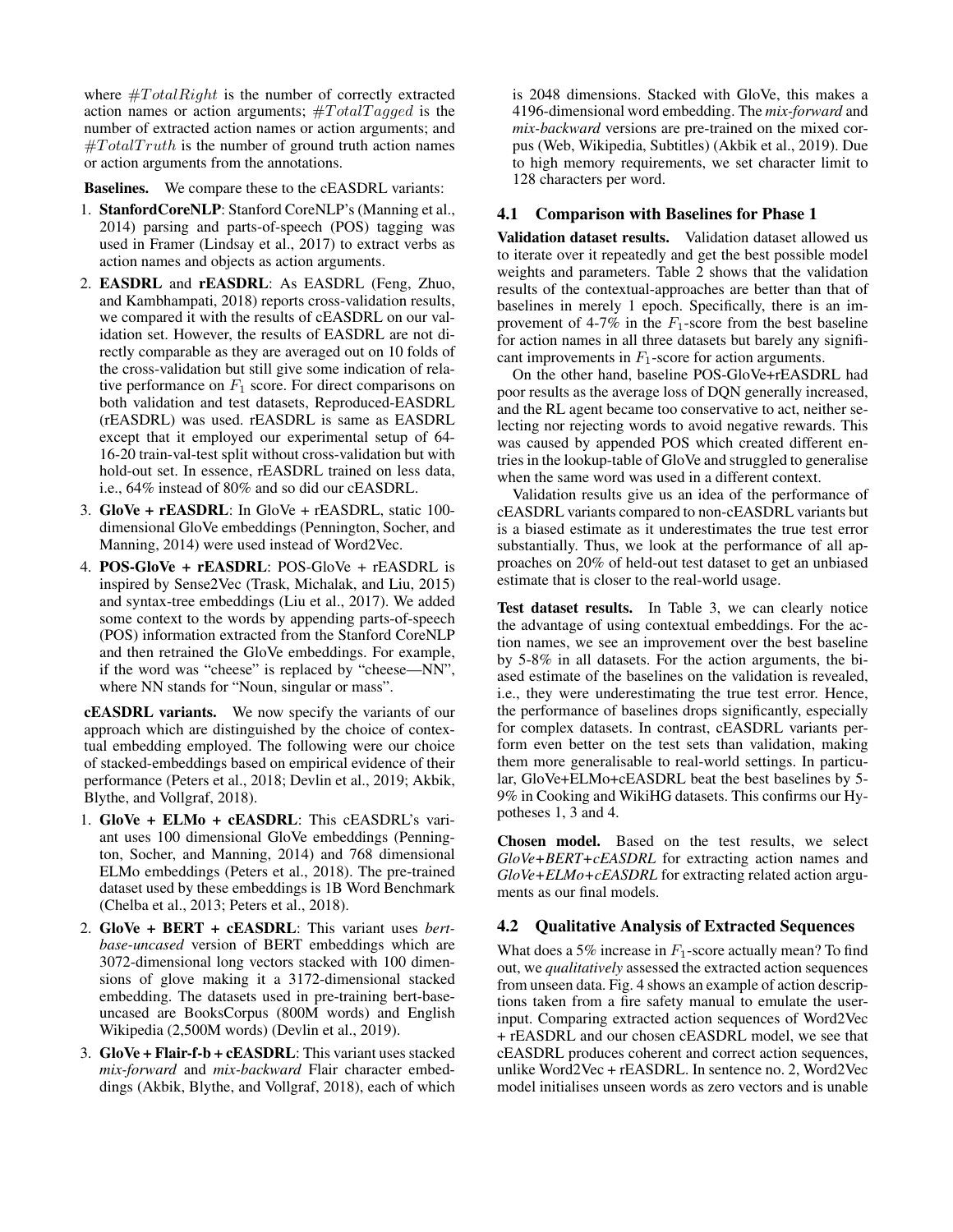|                         |        |            |         | Action names |         | <b>Action Arguments</b> |         |        |  |
|-------------------------|--------|------------|---------|--------------|---------|-------------------------|---------|--------|--|
| Method                  | Epochs | Cross-val  | WinHelp | Cooking      | WikiHG  | WinHelp                 | Cooking | WikiHG |  |
| StanfordCoreNLP*        |        | No         | 62.66   | 67.39        | 62.75   | 38.79                   | 43.31   | 42.75  |  |
| <b>EASDRL</b>           | 20     | $10$ -fold | 93.46   | 84.18        | 75.40   | 95.07                   | 74.80   | 75.02  |  |
| Word2vec+rEASDRL        | 20     | No         | 92.03   | 81.99        | 74.02   | 94.90                   | 74.05   | 73.70  |  |
| GloVe+rEASDRL           | 20     | No         | 94.08   | 80.41        | 64.58   | 94.35                   | 74.21   | 73.69  |  |
| POS-GloVe+rEASDRL       | 20     | No         | 32.33   | 0.0          | $0.0\,$ | 73.24                   | 38.82   | 42.66  |  |
| GloVe+ELMo+cEASDRL      |        | No         | 92.75   | 87.29        | 79.22   | 92.06                   | 75.81   | 76.99  |  |
| GloVe+BERT+cEASDRL      |        | No         | 96.22   | 89.18        | 82.59   | 92.78                   | 73.23   | 76.19  |  |
| GloVe+Flair-f-b+cEASDRL |        | No         | 97.32   | 88.86        | 79.16   | 83.43                   | 62.41   | 72.40  |  |

Table 2:  $F_1$ -scores on 16% of validation dataset in 64–16–20 train–val–test split. \* indicates the result taken from Feng, Zhuo, and Kambhampati (2018). Note that extraction of action arguments uses ground-truth action names.

|                         |        |           | Action names |         |        | <b>Action Arguments</b> |         |        |  |
|-------------------------|--------|-----------|--------------|---------|--------|-------------------------|---------|--------|--|
| Method                  | Epochs | Cross-val | WinHelp      | Cooking | WikiHG | WinHelp                 | Cooking | WikiHG |  |
| Word2vec+rEASDRL        | 20     | No        | 91.98        | 80.17   | 73.77  | 85.15                   | 69.65   | 68.27  |  |
| GloVe+rEASDRL           | 20     | No        | 93.96        | 78.44   | 57.87  | 94.02                   | 71.79   | 47.87  |  |
| POS-GloVe+rEASDRL       | 20     | No        | 32.68        | 0.0     | 0.0    | 74.55                   | 38.63   | 51.27  |  |
| GloVe+ELMo+cEASDRL      |        | No        | 92.75        | 85.18   | 78.43  | 92.47                   | 76.50   | 77.12  |  |
| GloVe+BERT+cEASDRL      |        | No        | 96.15        | 88.42   | 82.95  | 90.56                   | 72.98   | 74.75  |  |
| GloVe+Flair-f-b+cEASDRL |        | No        | 97.46        | 86.19   | 80.09  | 83.64                   | 64.40   | 72.82  |  |

Table 3:  $F_1$ -scores on 20% of test dataset in 64–16–20 train–val–test split.

to extract essential actions. Contrarily, cEASDRL does extract correct action from unseen data and even recognises an exclusive-or between *hazardous experiments* and *procedures*. We see a safety-critical scenario in sentence no. 5, Word2Vec + rEASDRL, incorrectly extracts an action *go()* and misses the essential argument *heat*, whereas the chosen cEASDRL model correctly extracts the actions described in the statement. Some arguments are missed by both approaches, for example, *nature of emergency* in sentence no. 8 is missed because the models are trained to extract single word arguments. Also, cEASDRL correctly skips sentence no. 1 and 10 as they do not have any action names.

From these qualitative experiments, we deduce that the contextual embeddings do solve for problems of OOV, polysemy, and shared representation, confirming Hypotheses 2 and 3. This happens because these language models are pretrained on either character level (ELMo, Flair) or sub-word level (BERT), and these algorithms take in the whole sentence as input to consider the context of the word before generating an embedding dynamically rather than just a dictionary lookup of a static vector. The language models being trained on large corpora also helps in disambiguating word senses (Peters et al., 2018; Devlin et al., 2019).

# 5 Evaluating Learned Domain Models

We use action sequences extracted from Phase 1 to learn PDDL models of five real-world domains through iLOCM. We bifurcate these into *related-domain transfer learning* where the domain to be learned is similar (but not same) to the NL instructions DQNs trained on; and *cross-domain transfer learning* where the domains to be learned are completely unrelated to the training data. Later on, we also evaluate learning of a non-classical (durative) domain.

Domains and their Input Process Manual. We provide an unseen process manual (to DQN) for each of the domains:

- Bicycle Tyre<sup>4</sup>: An instruction set for fixing a flat bicycle tyre related to WikiHG dataset.
- ChildSnack<sup>5</sup>: A process manual fabricated from IPC 2014 domain which is about serving gluten and gluten-free types of sandwiches according to dietary requirements for customers (children).
- Fire Safety<sup>6</sup>: A fire safety procedure, for which we extracted an action sequence in Fig. 4.
- NASA Curiosity<sup>7</sup>: A transcript of a mission video.
- Tea Domain: A durative action domain (Talukdar, 2019).

Evaluation Metrics. Precision and Recall are respectively used as measures of robustness and completeness of the learned PDDL model (Aineto, Jiménez, and Onaindia, 2018) with reference to the available/hand-crafted domain model. As there can be many reference models, precision and recall are subjective. Thus, we lay more emphasis on the qualitative analysis on some of the important interactions in the iLOCM process.

Bicycle Tyre and Childsnack – Related domains. We passed the lemmatized extracted action sequences of these

<sup>4</sup> https://theelectricbike.com/how-to-patch-an-e-bike-tire-2/ 5 https://github.com/potassco/pddl-instances/tree/master/ipc-

<sup>2014/</sup>domains/child-snack-sequential-optimal

<sup>6</sup> http://www.fau.edu/ehs/info/fire-safety-manual.pdf

<sup>7</sup> https://mars.nasa.gov/resources/20024/next-mars-rover-inaction/?site=msl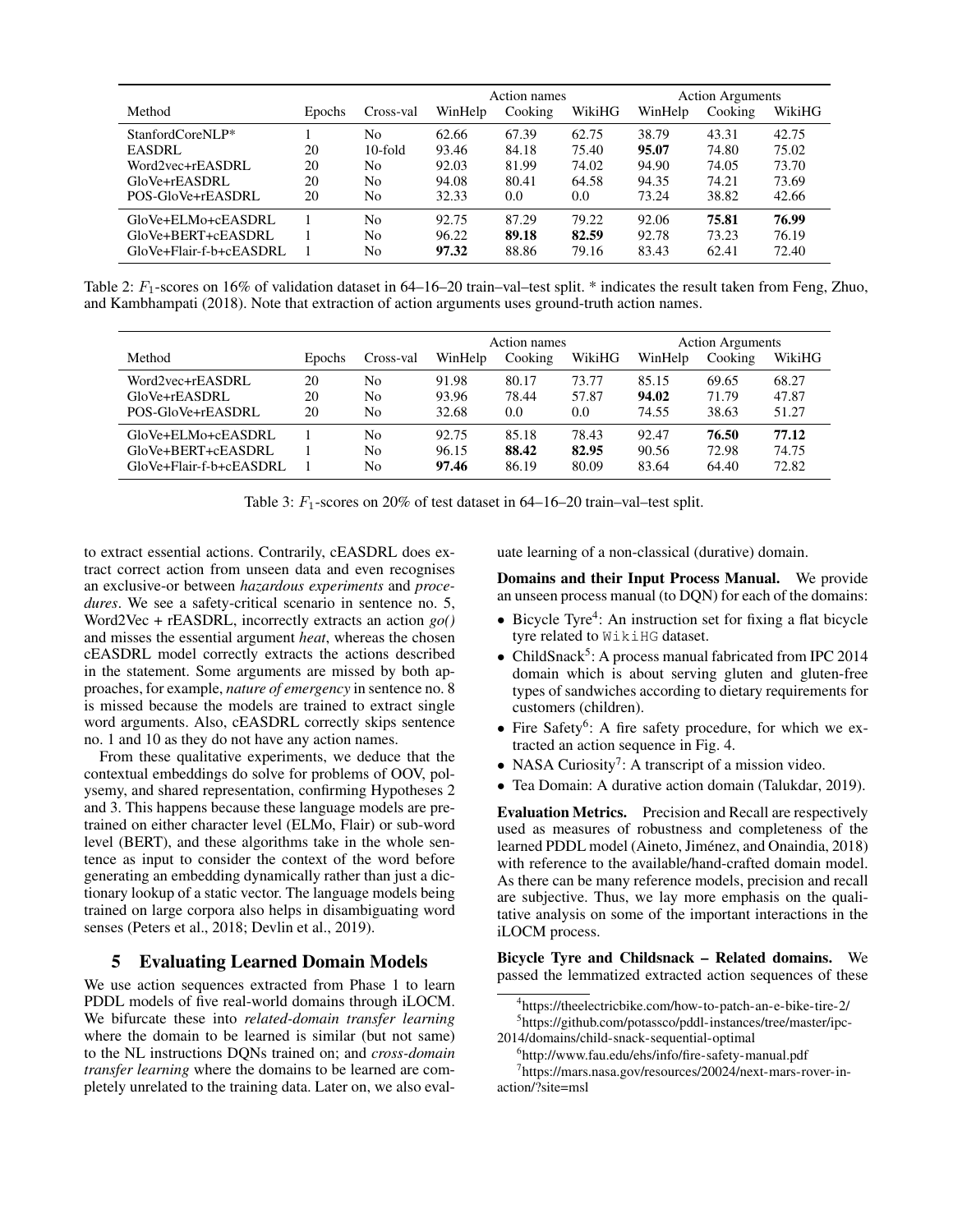| Word2Vec + rEASDRL                                                                                                                                                                                                      | <b>BERT + ELMo cEASDRL</b>                                                                                                                                                                                                   |
|-------------------------------------------------------------------------------------------------------------------------------------------------------------------------------------------------------------------------|------------------------------------------------------------------------------------------------------------------------------------------------------------------------------------------------------------------------------|
| 1: Fire Alarm Instructions                                                                                                                                                                                              | 1: Fire Alarm Instructions                                                                                                                                                                                                   |
| 2: Turn-off all hazardous experiments or<br>procedures before evacuating.                                                                                                                                               | 2: Turn-off all hazardous experiments or procedures<br>before evacuating.<br><1> Turn-off (experiments)                                                                                                                      |
| 3: If possible take or secure all valuables<br>wallets purses keys etc as quickly as possible.                                                                                                                          | 3: If possible take or secure all valuables wallets<br>purses keys etc as quickly as possible.<br>$<2>$ take (valuables) $<3>$ secure (valuables,<br>wallets)                                                                |
| 4: Close all doors behind you as you exit.<br><1> Close (doors)                                                                                                                                                         | 4: Close all doors behind you as you exit.<br><4> Close (doors)                                                                                                                                                              |
| 5: Check all doors for heat before you open or<br>go through them to avoid walking into a fire.<br>$<2>$ Check (doors) $<3>$ go () $<4>$<br>avoid (walking)                                                             | 5: Check all doors for heat before you open or go<br>through them to avoid walking into a fire.<br>$5$ > Check (doors, heat) $5$ avoid (walking)                                                                             |
| 6: Evacuate the building using the nearest exit<br>or stairway                                                                                                                                                          | 6: Evacuate the building using the nearest exit or<br>stairway<br>$< 7 >$ Evacuate (building) $< 8 >$ using (nearest,<br>exit)                                                                                               |
| 7: Do not use the elevators.                                                                                                                                                                                            | 7: Do not use the elevators.                                                                                                                                                                                                 |
| 8: Call 911 from a safe area and provide name<br>location and nature of the emergency.<br>$5$ > Call (911) $5$ provide (name,<br>location)                                                                              | 8: Call 911 from a safe area and provide name<br>location and nature of the emergency.<br>$\langle 9 \rangle$ Call (911) $\langle 10 \rangle$ provide (name, location)                                                       |
| 9: Proceed to a pre-determined assembly area<br>of building and remain there until you are told<br>to re-enter by the emergency personnel in<br>charge.                                                                 | 9: Proceed to a pre-determined assembly area of<br>building and remain there until you are told to<br>re-enter by the emergency personnel in charge.<br><11> Proceed (pre-determined, assembly, area)<br><12> remain (there) |
| 10: Do not impede access of emergency<br>personnel to the area.                                                                                                                                                         | 10: Do not impede access of emergency personnel<br>to the area.                                                                                                                                                              |
| 11: Inform Building Safety Personnel or<br>Emergency Personnel of the event conditions<br>and location of individuals who require<br>assistance and have not been evacuated<br><7> Inform (Building, Safety, Personnel) | 11: Inform Building Safety Personnel or Emergency<br>Personnel of the event conditions and location of<br>individuals who require assistance and have not<br>been evacuated<br><13> Inform (Safety, Personnel)               |

Figure 4: Extraction results of Word2Vec + rEASDRL and chosen BERT+ ELMo cEASDRL using the weights of WikiHG dataset.

two related-domains to the iLOCM algorithm. Fig. 5(a) shows learned parameterized state machine of the *tyre* class. It learns the correct behaviour of pinching tube, inserting lever, hooking lever, flipping bead and inflating tube of the tyre. The highlighted part shows the over-generalisation that iLOCM made due to *insert* action being used twice for both the *valve* and *lever* classes with similar action prototypes. This transition can be edited out by the end-user.

Fig. 5(b) shows one of the three state machines of the *sandwich* class of objects in the Childsnack domain. An object has to be present in each state of all state machines to justify its multiple behaviours. In this state machine, we see two disconnected components showing two types of *makesandwich* actions. The top component has a state parameter *[Gluten-free]* to make only gluten-free sandwiches. Thus the correct behaviour is learned without user input.

Fire Safety and NASA Curiosity – Cross domains. The process manuals of these two cross-domains are significantly different from the data used to train DQNs. In both domains, the preconditions and effects of learned actions mostly reflect the previous action's end states and next action's start states respectively. It follows an intuitive notion of the linear sequence of actions prescribed in the corresponding process manuals.



Figure 5: Learned state machines via iLOCM for: (a) Tyre class of domain Bicycle Tyre (b) Sandwich class of Childsnack, (c) Spacecraft class of NASA Curiosity domain. States/Nodes are represented in terms of start(transition) and/or end(transition); edges are transitions themselves on the domain objects. Entities inside '[]' denote state params.

| Start from home and walk to cafe for your tea in 25 minutes [TIME]. When you are at cafe,                          |  |  |  |
|--------------------------------------------------------------------------------------------------------------------|--|--|--|
| buy tea and wait <mark>15 minutes TIME</mark> . If your hands are dirty, clean them for <mark>1 minute TIME</mark> |  |  |  |
| Add water to the mug which takes 1 minute I™ Pour milk into mug which also takes                                   |  |  |  |
| 1 minute TIME . Dip teabag into mug for 2 minutes TIME .                                                           |  |  |  |

Figure 6: Time phrases extracted from NER module of SpaCy library (Honnibal and Montani, 2017).

Fig. 5(c) shows the state machine for the *spacecraft*. It learns the correct behaviour of spinning and firing the *thrusters* before slowing down and also re-balancing before landing. However, it is an incomplete state machine. It misses out on implicitly mentioned *spacecraft* in many sentences such as while deploying the parachute, dropping the back-shell, etc.

Summary. Table 5 shows precision and recall scores for names, arguments, preconditions and effects compared to an instance of manually constructed or existing PDDL model. The learned models are syntactically valid and capture valuable information about the domain from the limited information present in a process manual but they lack completeness demonstrated by the low recall in arguments, preconditions and effects. Since LOCM2 learns only the dynamic behaviour (Cresswell and Gregory, 2011), the learned model misses out on static conditions which can be provided through the interactive environment. Since the DQNs were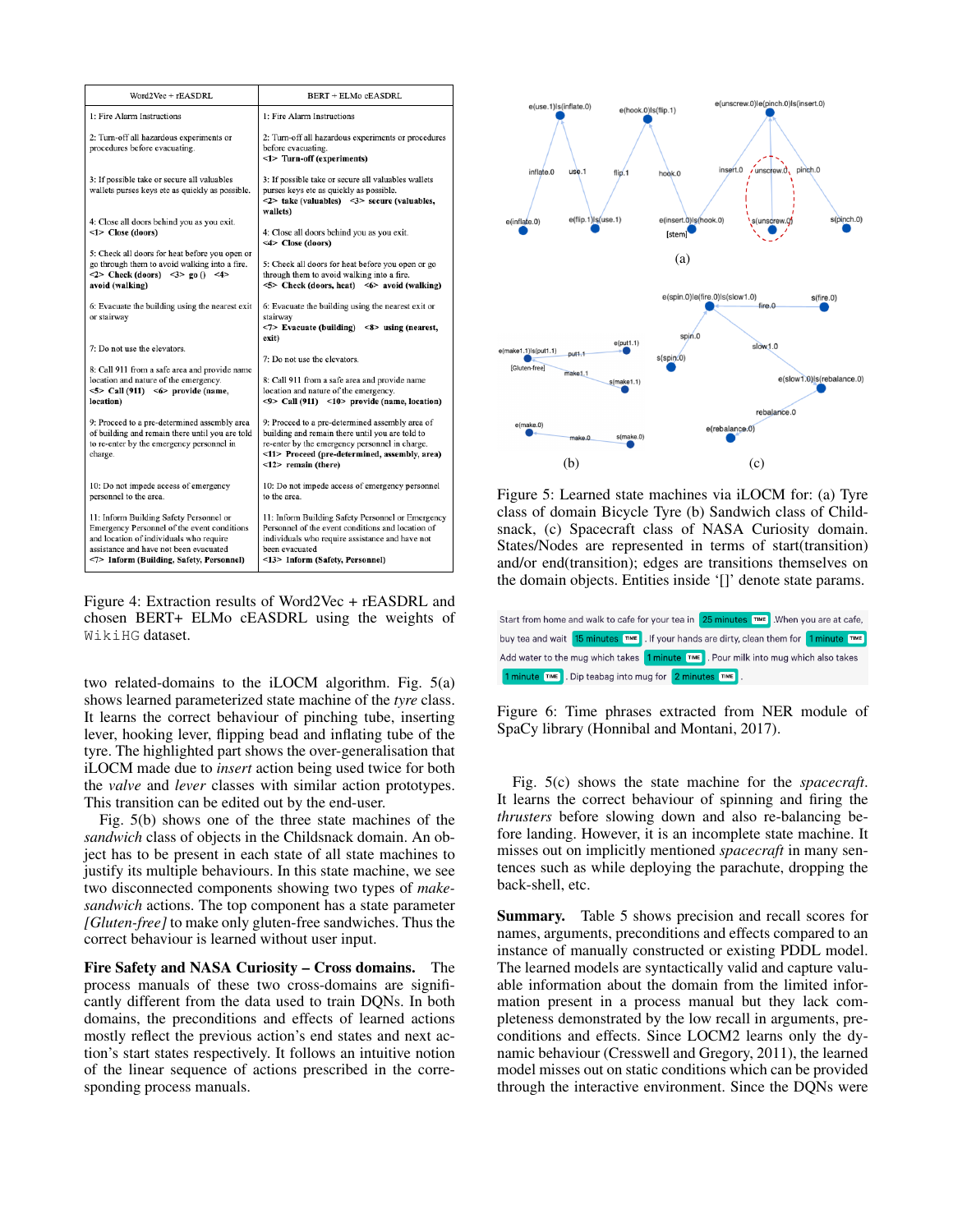|                       |            | <b>Action Names</b> |      | <b>Action Params</b> |      | <b>Preconditions</b> |      | <b>Effects</b> |         |
|-----------------------|------------|---------------------|------|----------------------|------|----------------------|------|----------------|---------|
| Domain                | Similar to | P                   | R    | P                    | R    |                      |      |                |         |
| Bicycle Tyre          | WikiHG     | 1.00                | 1.00 | 0.94                 | 0.84 | 0.80                 | 0.64 | 0.85           | 0.72    |
| Childsnack            | Cooking    | 1.00                | 1.00 | 1.00                 | 0.46 | 0.66                 | 0.43 | 0.77           | 0.50    |
| Fire Safety           | $\equiv$   | 0.92                | 1.00 | 1.00                 | 0.66 | 0.73                 | 0.50 | 0.75           | 0.56    |
| <b>NASA Curiosity</b> |            | 0.95                | 0.69 | 1.00                 | 0.54 | $\rightarrow$        | _*   | $\cdot$        | $\cdot$ |

Table 4: Precision and recall compared to manually-constructed or existing PDDL models. \* denotes not enough information in the process manual to construct a manual (meaningful) domain model to compare with.

trained to extract single words, the learned model extracts multiple words for the same argument and also misses out on implicit arguments. Thus, user input and modifications become necessary to make these models more robust and complete. Without the user input, these models can be termed as *shallow models* and can be used in approaches such as *model-lite planning* (Zhuo and Kambhampati, 2017).

#### 5.1 Incorporating Durative Actions – Tea Domain

One of the advantages of using NL is that we can utilize existing research in the field to obtain information required for the non-classical PDDL models. To learn durative actions of the *tea* domain taken from Talukdar (2019), we used spaCy (Honnibal and Montani, 2017) library's statistical Named Entity Recognition (NER) to extract time phrases.

Fig. 6 shows that the time phrases are detected with high precision, however, we still need to assign these time phrases as action arguments for some action. We follow a simple heuristic of assigning the time phrase to the action appearing closest to the detected time phrase. This yielded perfect results for the tea domain. The learned model assigned correct duration to the actions but missed out preconditions and effects related to *mug* argument and static *hand* argument.

### 6 Conclusion and Future Work

We presented NLtoPDDL, a flexible domain authoring pipeline that learns a PDDL model from a single natural language process manual containing an example plan. NLtoPDDL enhances, combines and integrates algorithms for action sequence extraction and automatic domain acquisition into a single domain authoring framework. Contextual embeddings pave a way to train generalised sequence extraction DQNs and to do cross-domain transfer learning. Additionally, one-shot learning by keeping human-in-the-loop solves the causality dilemma. The generated PDDL models produced by NLtoPDDL are valid but shallow: thus, the generated models can be used in model-lite planning or, alternatively, a user or SME can extend them using the interactive interface or providing more data. Laying the foundations of NLtoPDDL in the active research field of NL processing means that we can learn more comprehensive and complex models than prior work in the automated planning literature.

Since NLtoPDDL decouples its components, we can individually enhance or replace them to boost its performance. We list the following ideas for future research. First, betterperforming contextual embeddings or task-specific finetuned embeddings for larger number of epochs will yield a performance boost. One issue to resolve here is to find a smaller RL state representation than the repeat state version. Second, DQNs can be replaced by the asynchronous or theoretically sound alternatives (Mnih et al., 2016; Schulman et al., 2017). Third, focussing on extracting words with adjectives such as "cold milk" or compound nouns such as "training personnel" will generate a better argument  $F_1$ score. Fourth, user studies should be done to assess the userinteractions that SMEs prefer and would like to do. Lastly, training on more NL data or learning the state representations can open up possibilities of better performing domain learners which use (partial) state information.

Acknowledgments We thank W. Feng and J. Porteous for sharing the code for EASDRL and LOCM1 respectively, and we thank the anonymous reviewers for their suggestions.

#### References

- Aineto, D.; Jiménez, S.; and Onaindia, E. 2018. Learning STRIPS action models with classical planning. In *Proc. of ICAPS'18*, 399–407.
- Akbik, A.; Bergmann, T.; Blythe, D.; Rasul, K.; Schweter, S.; and Vollgraf, R. 2019. FLAIR: An easy-to-use framework for stateof-the-art NLP. In *Proc. of NAACL-HLT'19*, 54–59.
- Akbik, A.; Blythe, D.; and Vollgraf, R. 2018. Contextual string embeddings for sequence labeling. In *Proc. of ACL'18*, 1638– 1649.
- Arora, A.; Fiorino, H.; Pellier, D.; Métivier, M.; and Pesty, S. 2018a. A review of learning planning action models. *Knowledge Eng. Review* 33:e20.
- Arora, A.; Fiorino, H.; Pellier, D.; and Pesty, S. 2018b. Action model acquisition using LSTM. *CoRR* abs/1810.01992.
- Asai, M., and Fukunaga, A. 2018. Classical planning in deep latent space: Bridging the subsymbolic-symbolic boundary. In *Proc. of AAAI'18*, 6094–6101.
- Bandres, W.; Bonet, B.; and Geffner, H. 2018. Planning with pixels in (almost) real time. In *Proc. of AAAI'18*, 6102–6109.
- Bird, S.; Klein, E.; and Loper, E. 2009. *Natural Language Processing with Python*. O'Reilly Media.
- Branavan, S. R.; Chen, H.; Zettlemoyer, L. S.; and Barzilay, R. 2009. Reinforcement learning for mapping instructions to actions. In *Proc. of ACL'09*, 82–90.
- Chelba, C.; Mikolov, T.; Schuster, M.; Ge, Q.; Brants, T.; and Koehn, P. 2013. One billion word benchmark for measuring progress in statistical language modeling. *CoRR* abs/1312.3005.
- Chien, S. A.; Muscettola, N.; Rajan, K.; Smith, B. D.; and Rabideau, G. 1998. Automated planning and scheduling for goalbased autonomous spacecraft. *IEEE Intell. Syst.* 13(5):50–55.